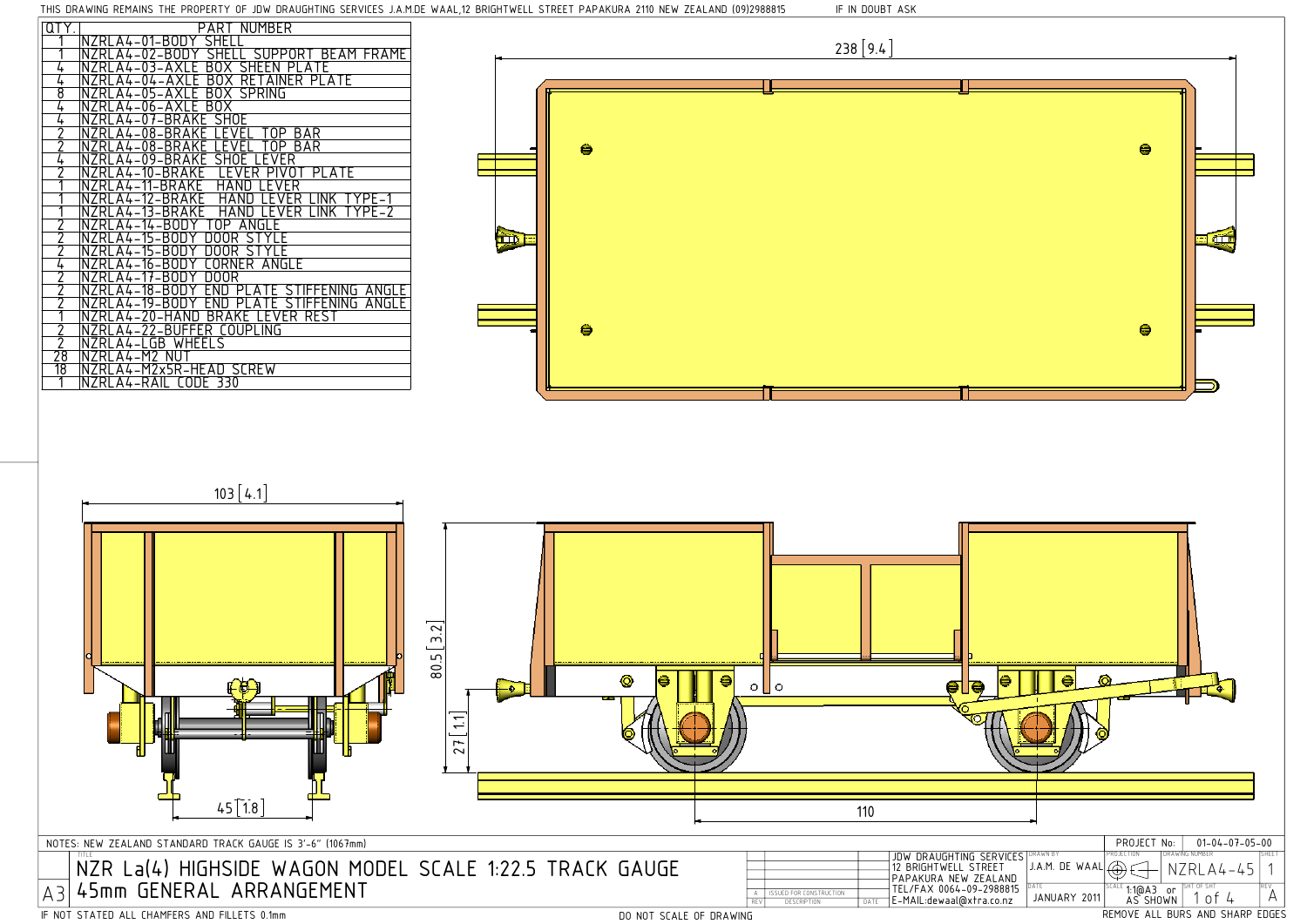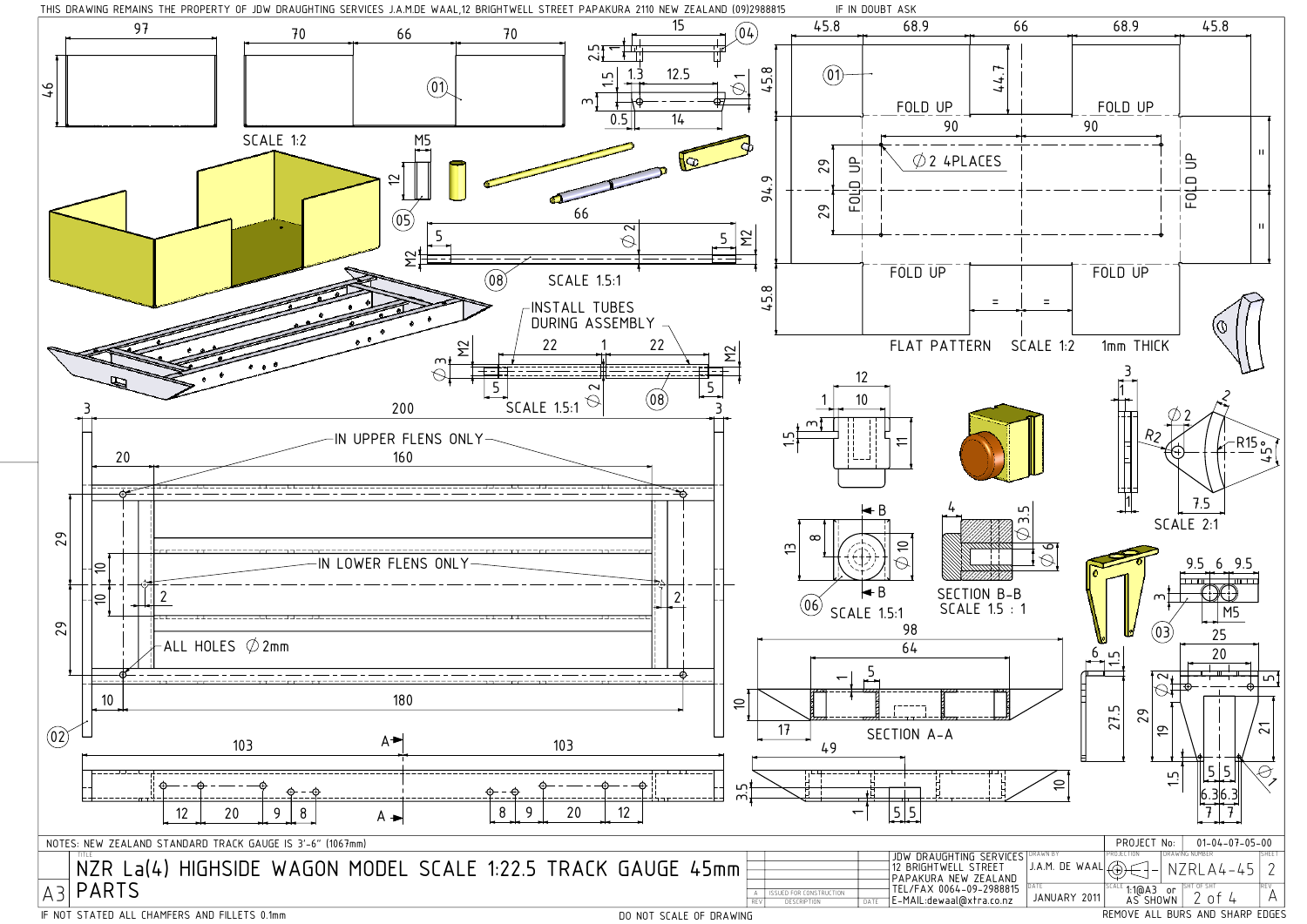

IF IN DOUBT ASK